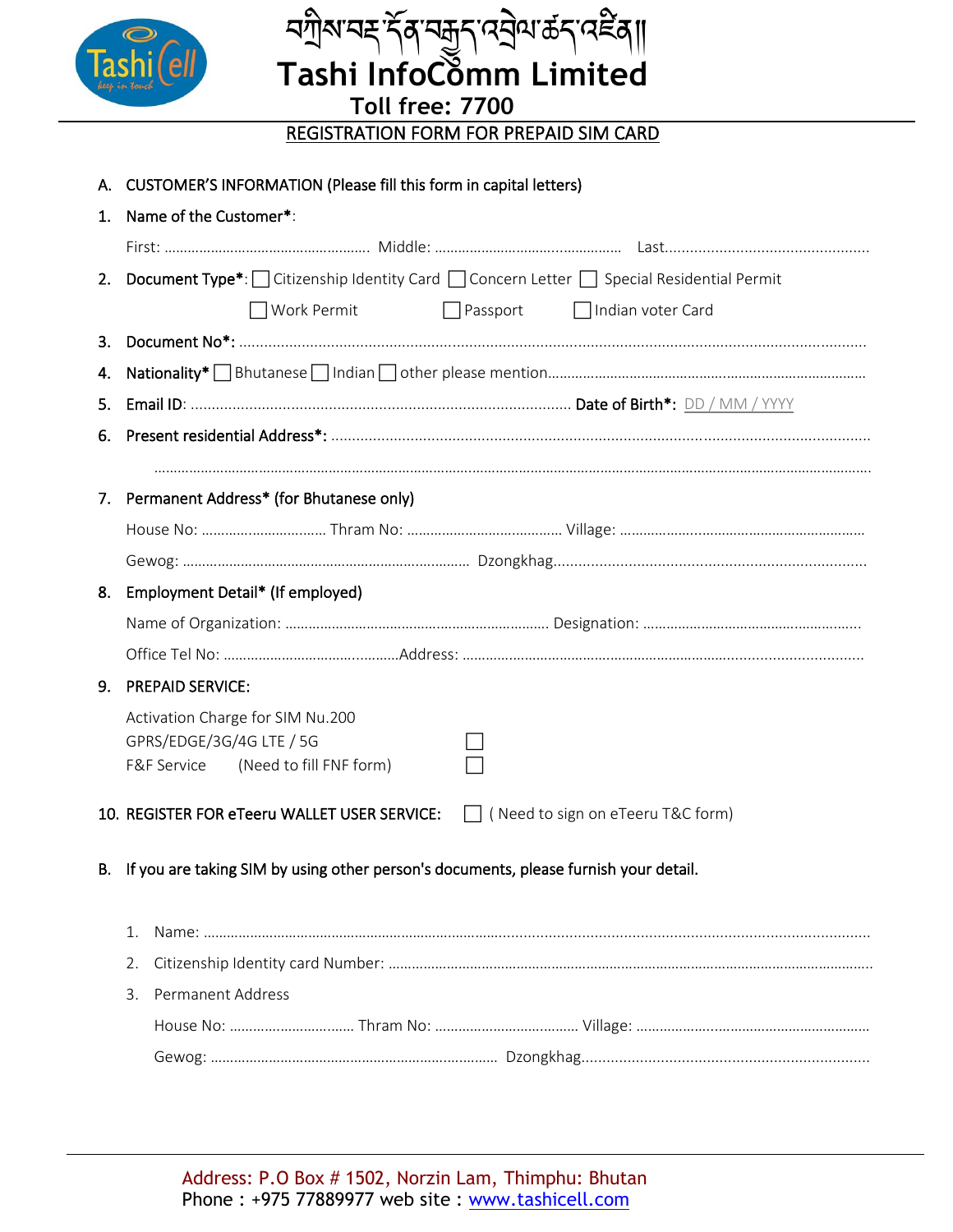

## **DECLARATION**

I hereby declare that all the information provided are true and correct. In the event I lose this SIM Card, I will immediately report to the concerned service provider, failing which I shall take full responsibility for any activities undertaken through this SIM card. I shall ensure that the SIM will not be misused for any unlawful or criminal purpose. I declare that I have read and understood the terms and conditions of service printed overleaf.

ï¤ষ্ণ™কৰ্ষৰী॥

| Affix |  |
|-------|--|
| legal |  |
| stamp |  |
|       |  |

Signature of Applicant on Legal Stamp

|--|

### Document check List

Please kindly check and submit all the documents listed below.

Duly filled prepaid SIM registration form

 Copy of Citizenship Identity Card / Special Residential Permit / Work Permit / Passport / Indian Voter card If the SIM is for minor Copy of CID of parent or guardian

Note: For activation, please dial 123.

# For official use:

\_\_\_\_\_\_\_\_\_\_\_\_\_\_\_\_\_\_\_\_\_\_\_\_\_\_\_\_\_\_\_\_\_\_\_\_\_\_\_\_\_\_\_\_\_\_\_\_\_\_\_\_\_\_\_\_\_\_\_\_\_\_\_\_\_\_\_\_\_\_\_\_\_\_\_\_\_\_\_\_\_\_\_\_\_\_\_\_\_\_\_\_\_

### **A.** Filled in form received after proper verification of details by Customer care executive/Distributor:

| В. | <b>MSISDN Number:</b> |   | سه | – |  |  |  |  |  |  |  |
|----|-----------------------|---|----|---|--|--|--|--|--|--|--|
|    | C. SIM Card no:       | ◡ |    |   |  |  |  |  |  |  |  |

Signature…………………………. Name of customer care executive / Distributor: …………………………………………..……. Date: DD / MM / YYYY

Address: P.O Box # 1502, Norzin Lam, Thimphu: Bhutan Phone : +975 77889977 web site : www.tashicell.com